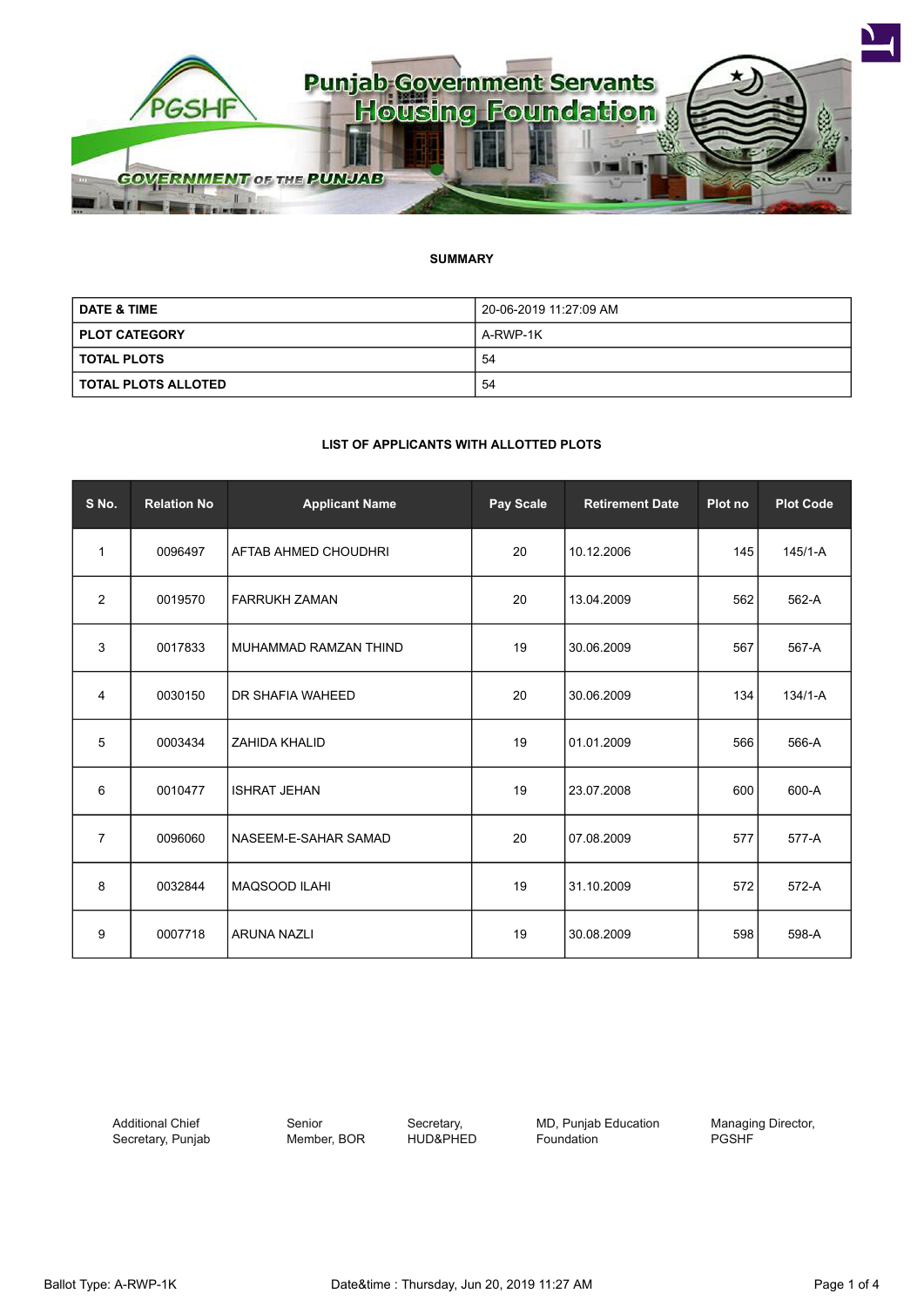|  | LIST OF APPLICANTS WITH ALLOTTED PLOTS |  |  |  |
|--|----------------------------------------|--|--|--|
|--|----------------------------------------|--|--|--|

| S No.           | <b>Relation No</b> | <b>Applicant Name</b>       | Pay Scale | <b>Retirement Date</b> | Plot no | <b>Plot Code</b> |
|-----------------|--------------------|-----------------------------|-----------|------------------------|---------|------------------|
| 10 <sup>°</sup> | 0023373            | MUHAMMAD ASLAM              | 19        | 09.05.2006             | 574     | 574-A            |
| 11              | 0017933            | <b>ZAKIA NAUMAN</b>         | 20        | 17.08.2008             | 573     | 573-A            |
| 12              | 0031972            | REHANA BEGUM                | 19        | 12.11.2009             | 601     | 601-A            |
| 13              | 0023138            | <b>BUSHRA JABEEN</b>        | 19        | 05.03.2009             | 568     | 568-A            |
| 14              | 0004570            | AKHTAR ALI SHAH AKHTAR      | 19        | 08.04.2009             | 563     | 563-A            |
| 15              | 0008782            | MUHAMMAD HANIF ASLAM        | 19        | 17.10.2008             | 582     | 582-A            |
| 16              | 0019676            | ASAF SADIQ SYED             | 20        | 01.11.2008             | 593     | 593-A            |
| 17              | 0036134            | SULTAN AHMAD CHAUDHRY       | 19        | 19.09.2007             | 139     | 139/1-A          |
| 18              | 0033878            | FARZANA MOTAKABBIR CHUGHTAI | 19        | 29.10.2006             | 564     | 564-A            |
| 19              | 0006304            | DR. MUSARAT ABBAS KHAN      | 20        | 08.11.2009             | 591     | 591-A            |
| 20              | 0005799            | <b>MUHAMMAD SHARIF</b>      | 20        | 08.06.2006             | 592     | 592-A            |
| 21              | 0012545            | <b>TAHIRA SALAM</b>         | 19        | 05.11.2008             | 594     | 594-A            |
| 22              | 0004168            | MUHAMMAD MUKARRAM SHAH      | 19        | 03.03.2009             | 135     | $135/1 - A$      |
| 23              | 0015140            | NASIM KHALID MOBASHIR       | 19        | 26.04.2009             | 575     | 575-A            |
| 24              | 0122068            | SHAHNAZ HAQUE               | 19        | 31.08.2008             | 585     | 585-A            |

Additional Chief Secretary, Punjab

Senior Member, BOR

Secretary, HUD&PHED MD, Punjab Education Foundation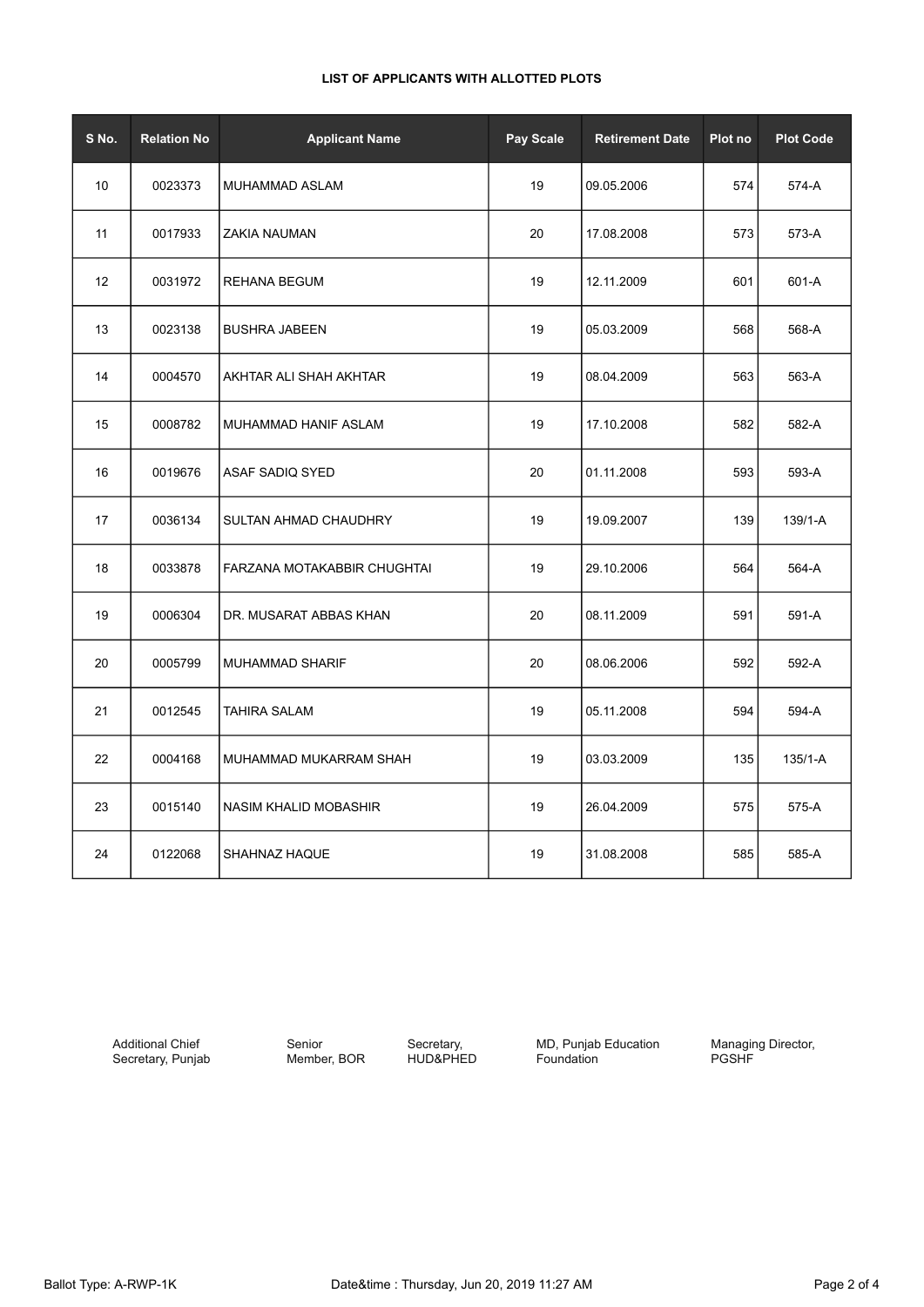## **LIST OF APPLICANTS WITH ALLOTTED PLOTS**

| S No. | <b>Relation No</b> | <b>Applicant Name</b>      | <b>Pay Scale</b> | <b>Retirement Date</b> | Plot no | <b>Plot Code</b> |
|-------|--------------------|----------------------------|------------------|------------------------|---------|------------------|
| 25    | 0011485            | MUHAMMAD AKHTAR            | 19               | 04.08.2008             | 133     | $133/1 - A$      |
| 26    | 0005323            | <b>FARHAT AMIR</b>         | 19               | 22.12.2007             | 599     | 599-A            |
| 27    | 0008520            | NOSHEENA SALEEM            | 20               | 20.10.2009             | 144     | 144/1-A          |
| 28    | 0020493            | RASHADA MAJID              | 19               | 02.01.2009             | 143     | 143/1-A          |
| 29    | 0042646            | SAFDAR HUSSAIN RANDHAWA    | 19               | 11.02.2009             | 138     | 138/1-A          |
| 30    | 0018447            | DR. SAFIA ANWAR            | 19               | 09.03.2009             | 596     | 596-A            |
| 31    | 0004990            | PARVEEN AZAM CH.           | 19               | 02.01.2009             | 595     | 595-A            |
| 32    | 0024527            | SADAQAT SURRAYA            | 20               | 31.03.2007             | 589     | 589-A            |
| 33    | 0000762            | MUHAMMAD ALI ABBASI        | 20               | 29.04.2009             | 580     | 580-A            |
| 34    | 0003336            | DR. ABID ZIA               | 20               | 17.10.2009             | 132     | 132/1-A          |
| 35    | 0019503            | REHANA NASREEN DARA        | 19               | 23.02.2009             | 571     | 571-A            |
| 36    | 0004889            | SYED MASARRAT ALI          | 20               | 01.07.2008             | 142     | 142/1-A          |
| 37    | 0012831            | KAUSAR ASIM FAROOQI        | 19               | 11.11.2009             | 565     | 565-A            |
| 38    | 0037551            | <b>GHAZANFAR HUSSAIN</b>   | 20               | 03.04.2009             | 583     | 583-A            |
| 39    | 0009114            | <b>SHAUKAT ANWAR</b>       | 19               | 18.09.2008             | 579     | 579-A            |
| 40    | 0018690            | <b>TASNIM FATIMA IQBAL</b> | 19               | 05.07.2009             | 581     | 581-A            |

Additional Chief Secretary, Punjab Senior Member, BOR

Secretary, HUD&PHED **MD, Punjab Education** Foundation